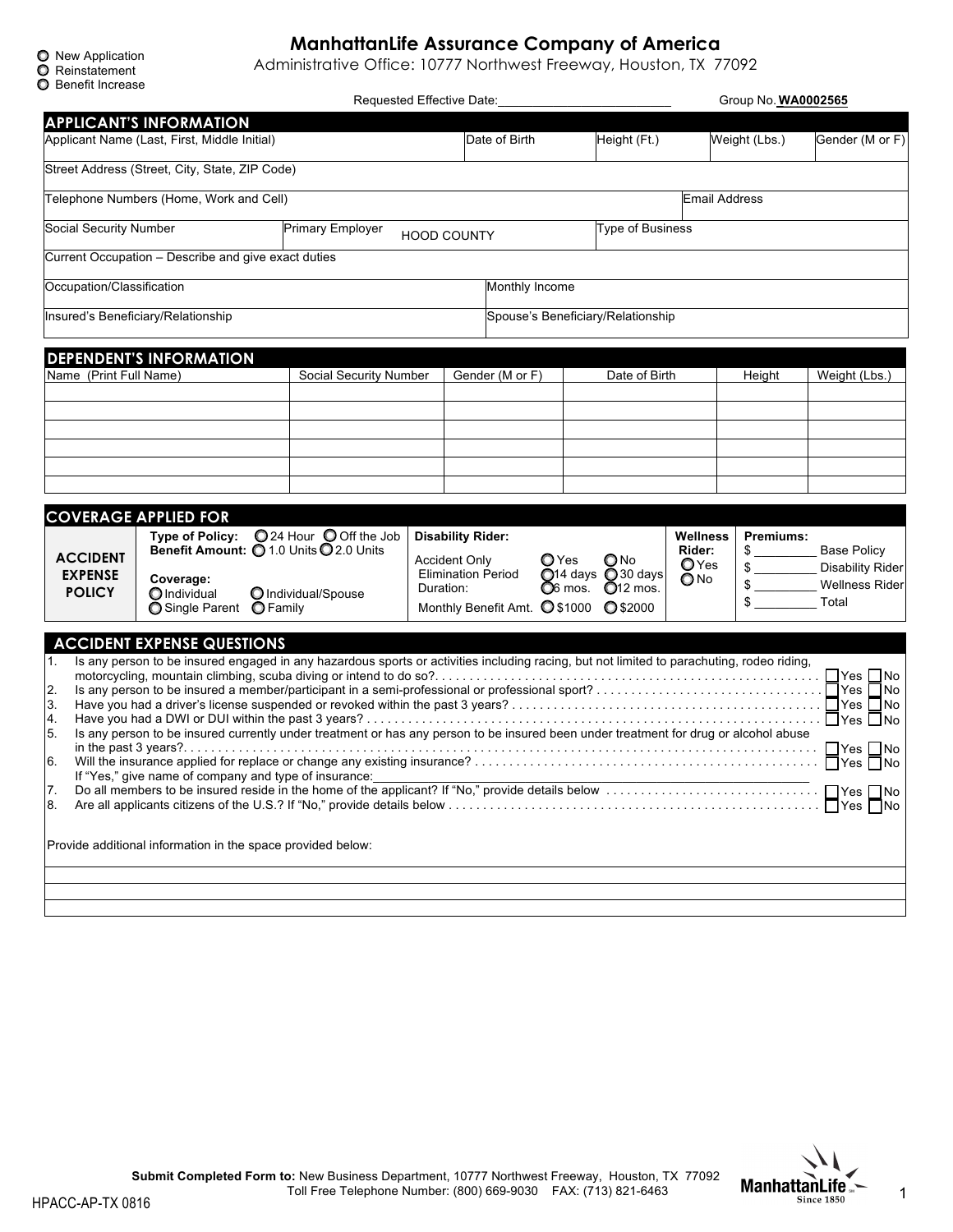# **INSURED'S AUTHORIZATION AND SIGNATURE**

I hereby authorize any licensed physician, medical practitioner, hospital, clinic, laboratory, pharmacy, pharmacy benefit manager or other medical facility, insurance or reinsurance company, MIB, Inc., Division of Motor Vehicles, the Veterans Administration or other medical or medically-related facility, insurance company or other organization, institution or person, that has any records or knowledge of me or my health or having any non-medical information concerning me to give ManhattanLife Assurance Company of America (the Company) or its reinsurers, any such information. All information used or disclosed pursuant to authorization may be subject to redisclosure by the recipient and may no longer be protected.

I understand that I am authorizing the Company to receive my health information, prescription drug usage history, and non-medical information. I understand that prescription drug usage may be used to verify the presence of certain medical conditions and that such history will not be used to decline coverage. These medical conditions will be confirmed by a telephone interview prior to being used in the underwriting process. The released information received by the Company will remain protected by federal and/or state regulations.

I understand that the information requested is necessary for evaluation and underwriting of my application for the policy for which I have applied; to determine eligibility for insurance, risk rating or policy issue determinations; obtain reinsurance; administer claims and determine or fulfill responsibility for coverage and provision of benefits; and to conduct other legally permissible activities that relate to any coverage I have, or have applied for, with the Company.

I understand that telephone interviews may be a part of the application process and that any information obtained from such telephone interviews may be used to decline my application for coverage. I understand that failure to provide the authorization to the Company will result in the rejection of the Insurance Policy coverage.

I understand that I may revoke this authorization at any time by notifying the Company in writing at their Administrative Office: 10777 Northwest Freeway, Houston, Texas 77092. I understand that such revocation will not have any effect on actions the Company took prior to their receiving the revocation notice.

I understand that this authorization will be valid for twenty-four (24) months from the date signed if used in connection with an application for an insurance policy, reinstatement of an insurance policy, change in policy benefits; or for the duration of a claim if used for the purpose of collecting information with a claim for benefits under a policy. A photocopy of this authorization will be treated in the same manner as the original.

To the best of my knowledge and belief, all of the answers to the questions contained in this application are true and complete, and I understand and agree that: (a) the insurance shall not take effect unless and until the application has been accepted and approved by the Company, the full first premium has been paid, and the policy has been delivered to the applicant; and (b) oral statements between the agent and myself are not binding on the Company unless accepted by the Company in writing.

I, the undersigned applicant, certify that I have read, or had read to me, the completed application and that I realize that any false statements or misrepresentations therein material to the risk may result in loss of coverage under the policy to which this application is a part.

**WARNING: Any person who knowingly presents a false or fraudulent claim for payment of a loss or benefit or knowingly presents false information in an application for Insurance is guilty of a crime and may be subject to fines and confinement in prison.**

**NOTICE:** All premium checks must be made payable to ManhattanLife Assurance Company of America. Do not make the check payable to the agent or leave the payee blank.

#### **THE EFFECTIVE DATE OF THE POLICY WILL BE THE DATE RECORDED BY THE ADMINISTRATIVE OFFICE. IT IS NOT THE DATE THIS APPLICATION IS SIGNED.**

 $\bot$  , and the contribution of the contribution of the contribution of the contribution of the contribution of the contribution of the contribution of the contribution of the contribution of the contribution of the contri (Signature of Proposed Insured) (Signature of Applicant, if other than Proposed Insured)

 $\_$  , and the state of the state of the state of the state of the state of the state of the state of the state of the state of the state of the state of the state of the state of the state of the state of the state of the Signed At (City/State) **Dated (Day/Month/Year)** Dated (Day/Month/Year)

|    |                           |                                     | AUTHORIZED REPRESENTATIVE'S STATEMENT AND CERTIFICATION                                              |                                                                                                                                |                         |
|----|---------------------------|-------------------------------------|------------------------------------------------------------------------------------------------------|--------------------------------------------------------------------------------------------------------------------------------|-------------------------|
|    |                           |                                     |                                                                                                      |                                                                                                                                | ]Yes ∐No                |
| 2. |                           |                                     |                                                                                                      | To the best of your knowledge, will the insurance applied for replace existing insurance contract or policy in any company(s)? | ]Yes □No                |
| 3. |                           |                                     | If a replacement(s), and if state regulations require it, have you:                                  |                                                                                                                                |                         |
|    |                           |                                     |                                                                                                      | a. Given "Notice to Applicant Regarding Replacement of Accident and Sickness Insurance"?                                       | ]Yes □No                |
|    | b.                        |                                     |                                                                                                      |                                                                                                                                | _INo<br>Yes I           |
|    | C.                        |                                     |                                                                                                      |                                                                                                                                | $\exists$ Yes $\Box$ No |
|    |                           |                                     | All information recorded by me on this application is true and accurate to the best of my knowledge. |                                                                                                                                |                         |
|    | 420613A                   |                                     |                                                                                                      |                                                                                                                                |                         |
|    | Agent No.                 |                                     | Soliciting Agent Signature                                                                           |                                                                                                                                | Date                    |
|    | Paul A. Crider            |                                     | (817) 735-8304 Ext. 102                                                                              |                                                                                                                                |                         |
|    | <b>Printed Agent Name</b> |                                     | Agent Phone No.                                                                                      | Agent #/%                                                                                                                      | Agent #/%               |
|    |                           | <b>REMARKS OR SPECIAL REQUESTS:</b> |                                                                                                      |                                                                                                                                |                         |
|    |                           |                                     |                                                                                                      |                                                                                                                                |                         |
|    |                           |                                     |                                                                                                      |                                                                                                                                |                         |

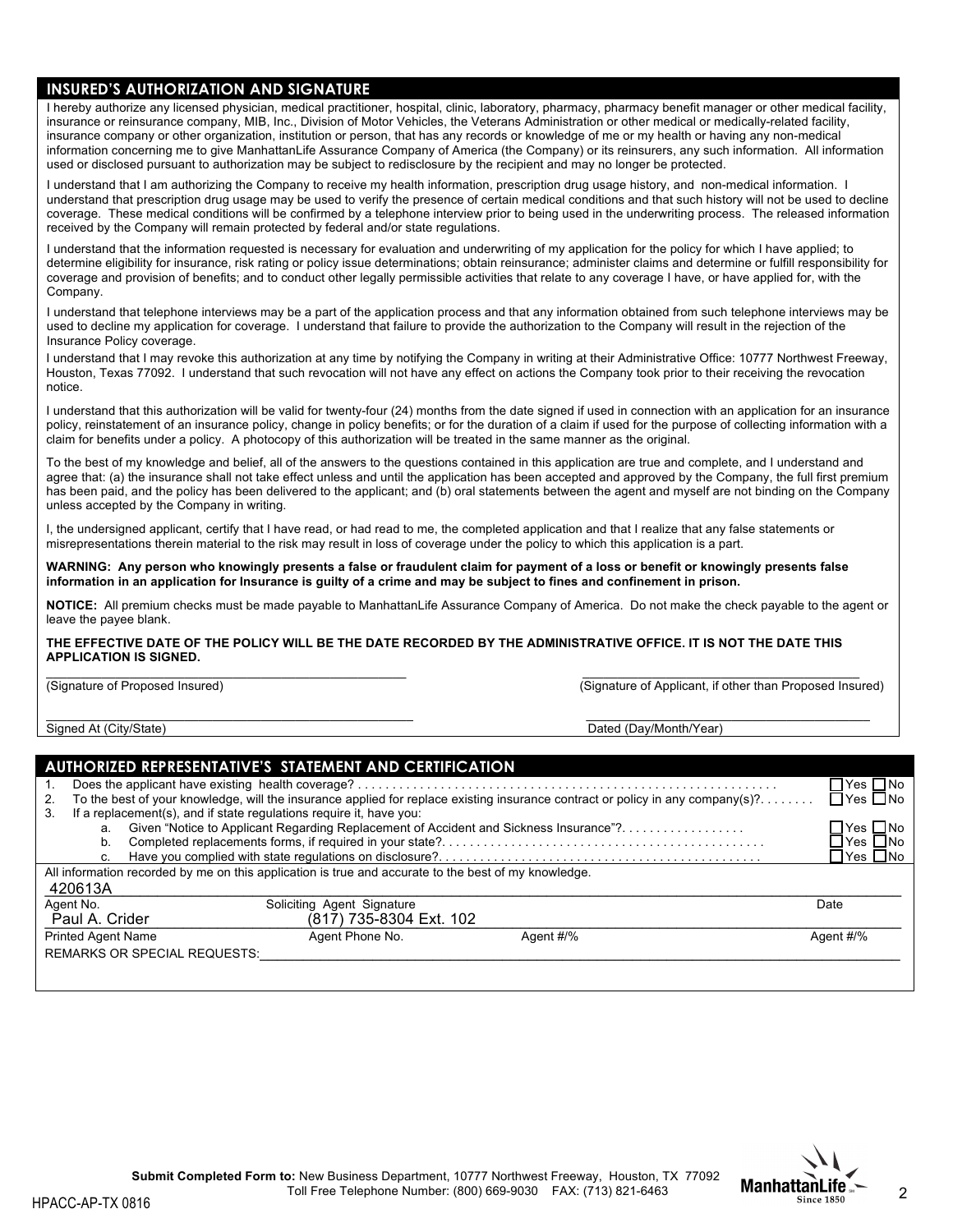# **EMAIL CONSENT AUTHORIZATION**

| I give my written consent to allow ManhattanLife Assurance Company of America (the Company) to communicate with me by email to the                     |
|--------------------------------------------------------------------------------------------------------------------------------------------------------|
| address(es) listed below. I understand that I may contact the Company's Customer Service Department or login to the Company's Policyholder             |
| Center to: (i) obtain paper communications regarding my policy, (ii) update my contact information, or (iii) withdraw this consent . I understand that |
| withdrawing such consent could delay transactions with the Company and that withdraw of my consent to receive electronic communications with           |
| the Company will be effective only after the Company has had reasonable amount of time to process my withdrawal. I confirm that I have                 |
| authorization to provide consent for email to the email address(es) that I provide below and further agree to indemnify and hold harmless the          |
| Company for any action or loss arising from any incorrect or false email address(es) provided below. I acknowledge that, should I desire to revoke     |
| this written authorization, I will inform the Company, in writing, of such revocation.                                                                 |
|                                                                                                                                                        |

 $\Box$  I decline to give consent to the Company to communicate with me by email. (Do not provide email addresses below)

| Primary email address:   |                                                                                                                                                                     |  |
|--------------------------|---------------------------------------------------------------------------------------------------------------------------------------------------------------------|--|
| Secondary email address: |                                                                                                                                                                     |  |
| Signature:               | Date:                                                                                                                                                               |  |
|                          | Note: The applicant electing to allow for notices and communications to be sent to the electronic mail address provided by the policyholder should be aware         |  |
|                          | that the insurer rightfully considers this election to be consent by the applicant that all notices may be sent electronically, including notice of non-renewal and |  |
|                          | notice of cancellation. Therefore, the applicant should be diligent in updating the electronic mail address provided to the insurer in the event that the address   |  |
| should change.           |                                                                                                                                                                     |  |

# **PAYMENT OPTIONS AUTHORIZATION**

### $\square$  Monthly Payroll Deduction (Listbill)

| State:<br>$\Box$ Checking $\Box$ Savings<br>If checking account, routing number (9 Digits):                               | 123456789<br>æ<br><b>Routing Number</b>          | 098765321<br>m<br><b>Account Number</b> | 1234           |
|---------------------------------------------------------------------------------------------------------------------------|--------------------------------------------------|-----------------------------------------|----------------|
| □ Monthly Automatic Bank Draft (Electronic Funds Transfer)<br>Desired withdrawal date (Between the $1st$ and the $28th$ ) | <b>ANYTOWN BANK</b><br><b>MEMO</b>               |                                         |                |
| deduct \$_____________________ each month.<br>Signature of Employee<br>Date                                               | PAY TO THE ORDER OF                              | KAMPLE                                  | <b>DOLLARS</b> |
| the monthly deposits as set forth below.<br>Beginning with the month of<br>, 20                                           |                                                  |                                         |                |
| (Name of Employer)                                                                                                        | John Doe<br>1234 Any Street<br>Anytown, US 12345 |                                         | Date           |

### **Authorization for Electronic Funds Transfer (EFT)**

| I (we) hereby authorize ManhattanLife Assurance Company of America (hereinafter called, "COMPANY") to initiate debit entries to the account and<br>depository (hereinafter called, "DEPOSITORY") to debit the same to such account. This authority is to remain in full force and effect until<br>COMPANY and DEPOSITORY have received written notification from me (or either of us) of its termination in such time and in such manner as to<br>afford COMPANY and DEPOSITORY a reasonable opportunity to act on it. |                                                                                     |         |       |  |
|------------------------------------------------------------------------------------------------------------------------------------------------------------------------------------------------------------------------------------------------------------------------------------------------------------------------------------------------------------------------------------------------------------------------------------------------------------------------------------------------------------------------|-------------------------------------------------------------------------------------|---------|-------|--|
| Accountholder's Signature <b>Example 20</b>                                                                                                                                                                                                                                                                                                                                                                                                                                                                            | Date                                                                                |         |       |  |
| $\square$ Bill Me Directly                                                                                                                                                                                                                                                                                                                                                                                                                                                                                             |                                                                                     |         |       |  |
| $\Box$ Quarterly $\Box$ Semi-Annual $\Box$ Annual                                                                                                                                                                                                                                                                                                                                                                                                                                                                      | If your billing address is different than your home address, please enter it below: |         |       |  |
| <b>Billing Address:</b>                                                                                                                                                                                                                                                                                                                                                                                                                                                                                                |                                                                                     |         |       |  |
| (Street)                                                                                                                                                                                                                                                                                                                                                                                                                                                                                                               | (City)                                                                              | (State) | (Zip) |  |
| Name of person paying, if different:                                                                                                                                                                                                                                                                                                                                                                                                                                                                                   |                                                                                     |         |       |  |